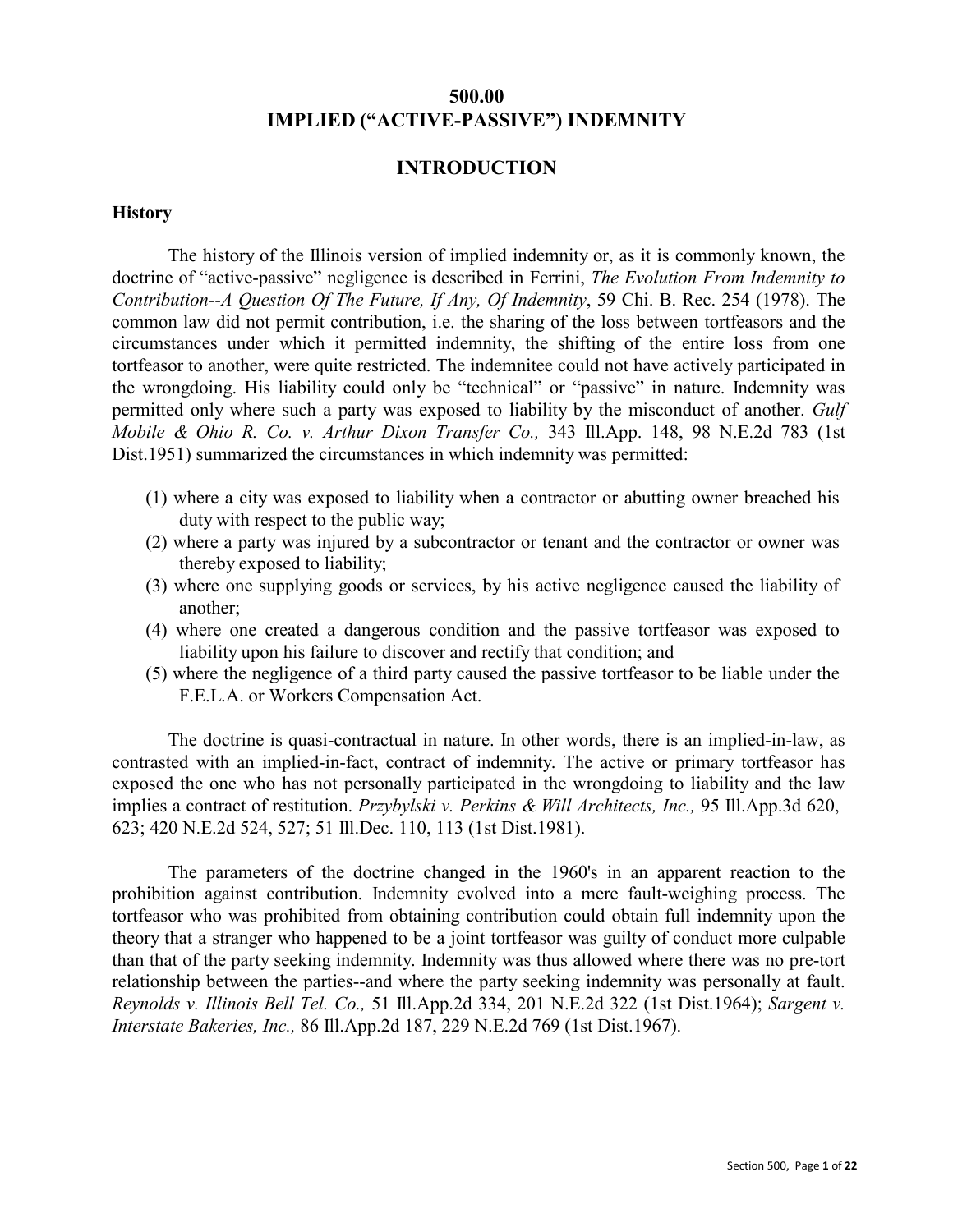#### **The Reimposition of the Pre-Tort Relationship Requirement**

The Illinois Supreme Court has held there can be no indemnity in the absence of a pre-tort relationship between the indemnitor and indemnitee. *Van Slambrouck v. Economy Baler Co.,* 105 Ill.2d 462, 475 N.E.2d 867, 86 Ill.Dec. 488 (1985); *Muhlbauer v. Kruzel,* 39 Ill.2d 226, 234 N.E.2d 790 (1968). By so ruling, the Court in effect reinstituted the concept that the obligation of restitution was to be imposed upon the indemnitor because he had, by breach of duty owed the indemnitee, exposed the indemnitee to liability to a third party. A summary of "pre-tort relationships" or "conditions" from which a duty to indemnify has been implied is set forth in Feirich, *Third Party Practice*, 1967 U. Ill. L.F. 236, 242-243. The essential ingredient appears to be a contractual or quasi-contractual relationship between the indemnitor and the indemnitee from which the courts imply a duty and a promise to indemnify.

The above-cited description of the circumstances under which indemnity would be implied closely approximates the circumstances under which indemnity was permitted at the time of *Gulf Mobile & Ohio R. Co. v. Arthur Dixon Transfer Co.,* 343 Ill.App. 148, 98 N.E.2d 783 (1st Dist.1951). Nevertheless, *Muhlbauer* was not viewed as mandating a return to the concept that indemnity would be afforded only those who were technically liable and not personally at fault; the doctrine continued to be applied under circumstances where there was a mere disparity in the culpability of the parties. *Mullins v. Crystal Lake Park Dist.,* 129 Ill.App.2d 228, 262 N.E.2d 622 (1970). Nevertheless, the authorities emphasized that there had to be a qualitative distinction between the conduct of the indemnitee and that of the indemnitor. *Harris v. Algonquin Ready Mix, Inc.,* 59 Ill.2d 445, 322 N.E.2d 58 (1974); *Chicago & Illinois Midland Ry. v. Evans Constr. Co.,* 32 Ill.2d 600, 602; 208 N.E.2d 573, 574 (1965); *Stach v. Sears, Roebuck & Co.,* 102 Ill.App.3d 397, 429 N.E.2d 1242, 57 Ill.Dec. 879 (1st Dist.1981).

# **The Impact of Contribution**

The Illinois Supreme Court's decision in S*kinner v. Reed-Prentice Div. Package Machinery Co.,* 70 Ill.2d 1, 374 N.E.2d 437, 15 Ill.Dec. 829 (1977), *certiorari denied* 436 U.S. 946, 98 S.Ct. 2849, 56 L.Ed.2d 787 (1978), adopting comparative contribution, placed the continued existence of the doctrine of "active-passive" indemnity into question. Does contribution supplant "active-passive" indemnity? In *Heinrich v. Peabody Int'l Corp.,* 99 Ill.2d 344, 459 N.E.2d 935, 76 Ill.Dec. 800 (1984), the Court declined to decide the issue because the parties had not taken an adversarial position on it. Appellate Court decisions reached conflicting conclusions as to the viability of the doctrine. *Compare Van Jacobs v. Parikh,* 97 Ill.App.3d 610, 422 N.E.2d 979, 52 Ill.Dec. 770 (1st Dist.1981); *Lowe v. Norfolk & Western Ry.,* 124 Ill.App.3d 80, 463 N.E.2d 792, 79 Ill.Dec. 238 (5th Dist.1984), *appeal denied* 101 Ill.2d 547, 467 N.E.2d 582, 81 Ill.Dec. 711 (1984); *Allison v. Shell Oil Co.,* 133 Ill.App.3d 607, 479 N.E.2d 333, 88 Ill.Dec. 720 (5th Dist.1985); *Jethroe v. Koehring Co.,* 603 F.Supp. 1200 (S.D.Ill.1985); and *LeMaster v. Amsted Industries, Inc.,* 110 Ill.App.3d 729, 442 N.E.2d 1367, 66 Ill.Dec. 454 (5th Dist.1982) ("active-passive" indemnity survives) with *Morizzo v. Laverdure,* 127 Ill.App.3d 767, 469 N.E.2d 653, 83 Ill.Dec. 46 (1st Dist.1984), *Heinrich v. Peabody Int'l Corp.,* 139 Ill.App.3d 289, 486 N.E.2d 1379, 93 Ill.Dec. 544 (1st Dist.1985), and *Holmes v. Sahara Coal Co.,* 131 Ill.App.3d 666, 475 N.E.2d 1383, 86 Ill.Dec. 816 (5th Dist.1985) ("active-passive" indemnity does not survive).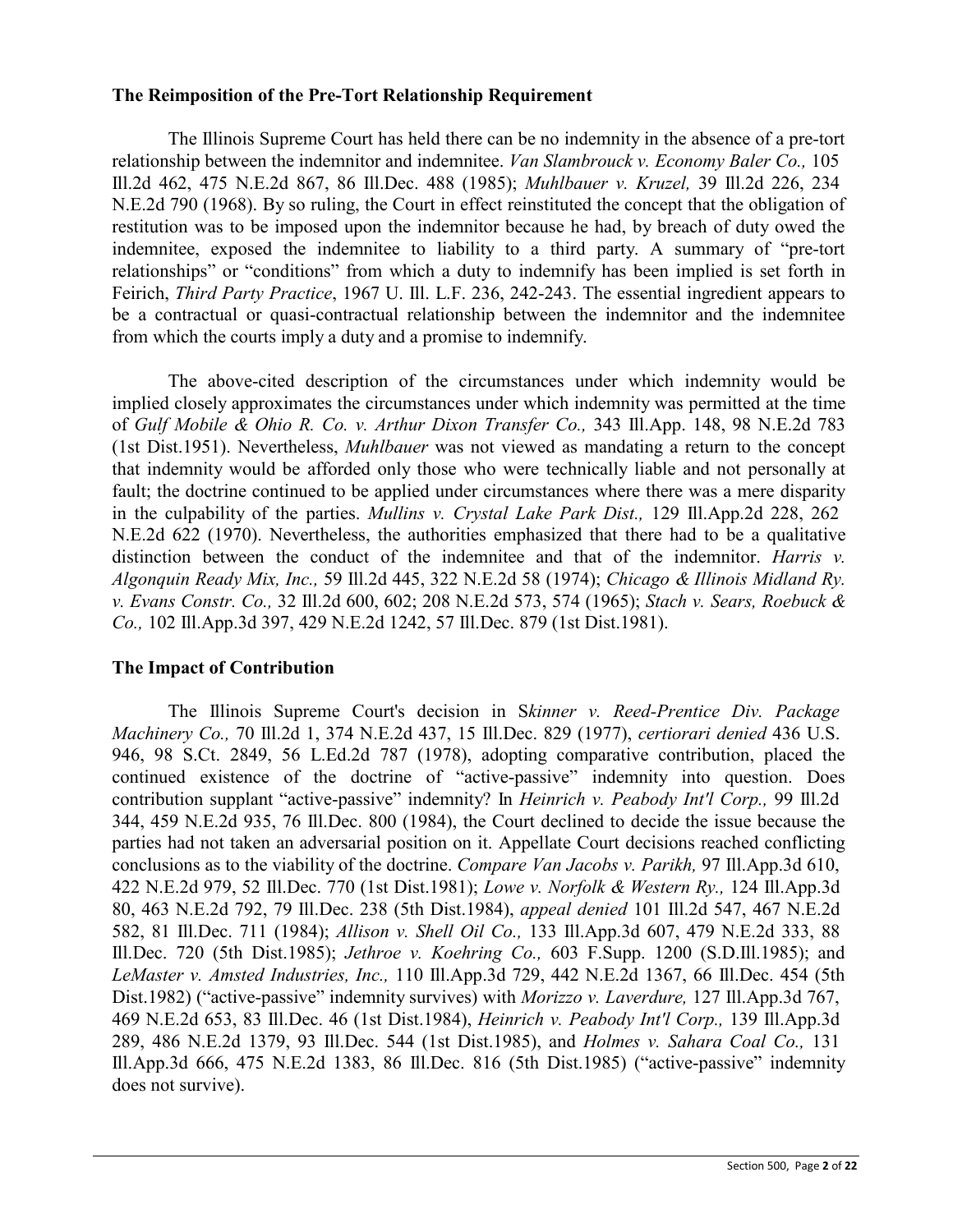Finally, in *Allison v. Shell Oil Co.,* 113 Ill.2d 26, 495 N.E.2d 496, 99 Ill.Dec. 115 (1986), the Illinois Supreme Court held that "active-passive" indemnity would not longer be applied when contribution is available. However, other forms of indemnity may continue to exist.

Although "active-passive" indemnity does not apply to causes of action arising on or after March 1, 1978 (*see* Introduction to IPI 600.00, Contribution, *infra*), the instructions in this chapter have been retained and revised for use in cases arising prior to that date. In addition, some of them may apply to other types of indemnity actions.

#### **The Basis of Active-Passive Indemnity**

In *Miller v. DeWitt,* 37 Ill.2d 273, 226 N.E.2d 630 (1967), which was reaffirmed by the Supreme Court in *Doyle v. Rhodes,* 101 Ill.2d 1, 461 N.E.2d 382, 77 Ill.Dec. 759 (1984), the Court described the circumstances under which the jury could find that the third-party plaintiff architect was a passive tortfeasor and third-party defendant contractor was an active tortfeasor. The architect would be entitled to indemnity if the injury had been directly caused by improper construction methods used by the contractor and the architect's liability was bottomed solely upon his failure to stop the work on the job. In other words, indemnity is permitted only where the indemnitee did not personally participate in the wrongdoing--where he was exposed to liability by the indemnitor's breach of a duty owed the indemnitee.

This strict construction of the basis of indemnity is also supported by the Supreme Court's analysis in *Doyle v. Rhodes, supra*, of the circumstances under which the third-party plaintiff was entitled to complete rather than partial contribution. The third-party defendant had been charged with violating the Road Construction Injuries Act, a safety statute. The Court stated that if the evidence at trial showed that the third-party defendant's compliance with the statute would have prevented the third-party plaintiff from engaging in her negligence, the third-party plaintiff would be entitled to complete contribution. Although the Court stated that contribution envisions a sharing of liability by the culpable defendants even where the liability of one is grounded on the special duties imposed by a safety statute, the Court further noted:

If the evidence that emerges at trial shows that compliance by the road builder with the Road Construction Injuries Act would have prevented Rhodes from engaging in her "negligent" act or would have reduced its impact on Doyle to zero, Rhodes would not be guilty of comparative negligence under the Act and, contrary to what we understand was the holding of the appellate court, would be entitled to recover the entire award from Rein, Schultz & Dahl, as she urges. If, on the other hand, it is found that Rhodes' negligence would not have been deterred or prevented by compliance with the Act, or that her conduct fell sufficiently far short of acceptable driving practices as to amount to a misuse of the road under any condition, she would be entitled to recover in contribution only to the extent that the injury to Doyle is found to be the result of the failure of Rein, Schultz & Dahl to make its worksite safe rather than of her negligence.

The basis of indemnity was also described in *Van Slambrouck v. Economy Baler Co.,* 105 Ill.2d 462, 475 N.E.2d 867, 86 Ill.Dec. 488 (1985); *Van Jacobs v. Parikh,* 97 Ill.App.3d 610, 422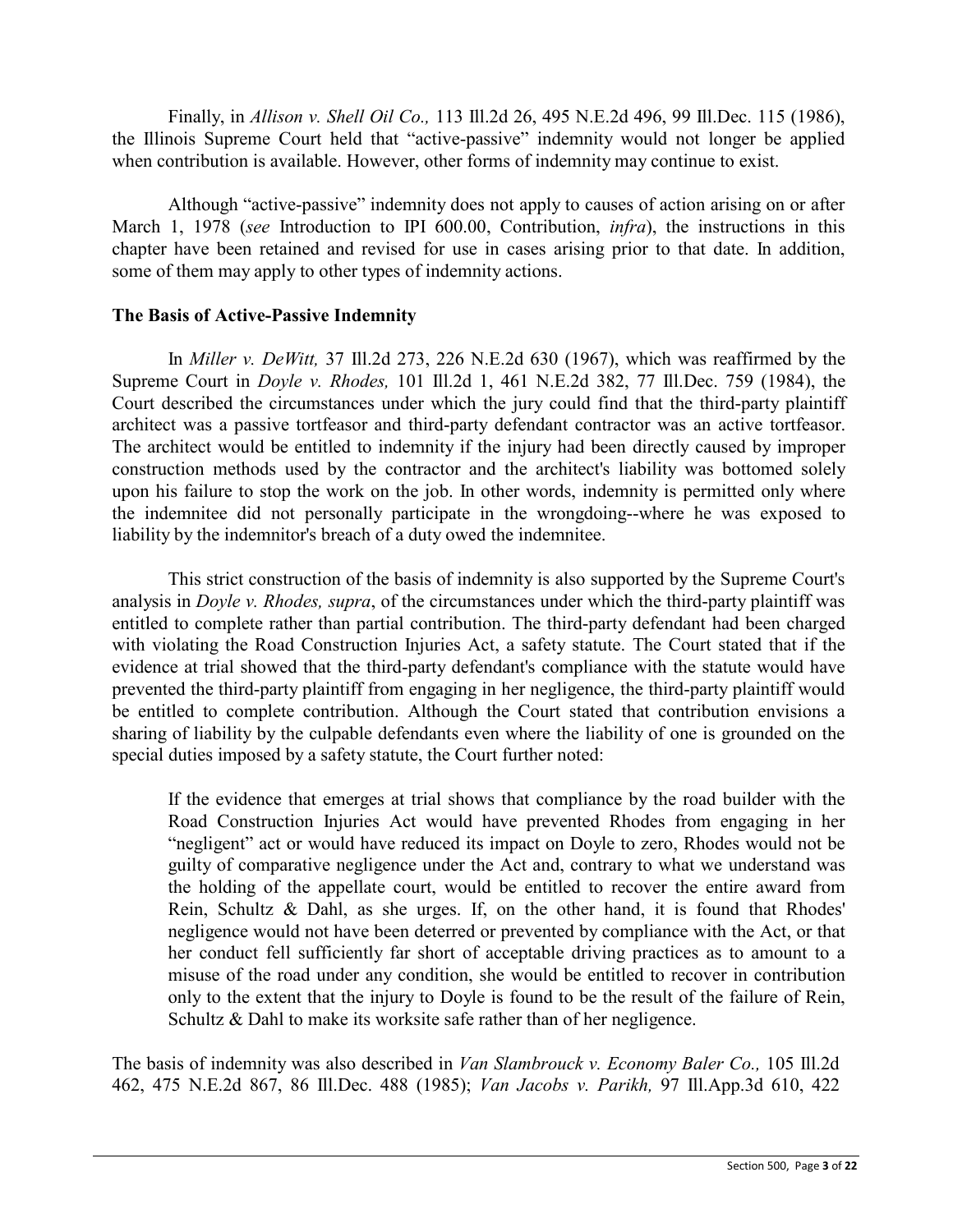N.E.2d 979, 52 Ill.Dec. 770 (1st Dist.1981); and *LeMaster v. Amsted Industries, Inc.,* 110 Ill.App.3d 729, 442 N.E.2d 1367, 66 Ill.Dec. 454 (5th Dist.1982). A qualitative distinction alone between the conduct of the parties does not present a sufficient basis for indemnity. There must additionally be a duty to indemnify which arises not from the relative culpability of the parties but from their pre-tort relationship and responsibilities *inter se*. The shift of the entire responsibility for the payment of damages is based on the fact that the indemnitee is only technically liable for damages and the indemnitor is truly culpable.

The foregoing decisions confirm that indemnity cannot continue to be applied in the unfettered fashion as was pre-Skinner indemnity. A mere disparity in the culpability of the parties is a basis for contribution and not indemnity. The terminology previously used by this committee, i.e. major-minor fault, has never been expressly approved by the courts and the committee thus uses the "active-passive" language which the courts have adopted.

### **The Instructions**

In view of the foregoing, the committee has amended the instructions. Those instructions follow the Supreme Court's analysis in *Miller v. DeWitt, supra*, and *Doyle v. Rhodes, supra*.

The subject matter of "pre-tort" relationship is not covered in these instructions since it is a matter of law to be ruled upon by the court, not a question of fact to be decided by a jury. As stated in *Isabelli v. Cowles Chemical Co.,* 7 Ill.App.3d 888, 899; 289 N.E.2d 12, 19 (1st Dist.1972): "The right to indemnification exists as a matter of law and because of the relationship of the parties to the transaction." It will be up to the trial judge to determine whether or not the complaint contains sufficient allegations of the "requisite relationship." *See Muhlbauer v. Kruzel,* 39 Ill.2d 226, 234 N.E.2d 790 (1968).

The instructions presented here are not intended for use in cases involving contractual indemnity. Of course, where there is a contract of indemnity, the terms of the contract will govern the right to recovery. *Jackson v. Illinois Central Gulf R. Co.,* 18 Ill.App.3d 680, 309 N.E.2d 680, 690 (1st Dist.1974). *But see* 740 ILCS 35/1 (1994), prohibiting agreements holding one harmless or indemnifying one from one's own negligence in construction contracts.

Active-passive implied indemnity is not permitted in certain situations as a matter of public policy. *Wessel v. Carmi,* 54 Ill.2d 127, 295 N.E.2d 718 (1973) (one liable under Dram Shop Act may not secure indemnity); *McDonald v. Trampf,* 49 Ill.App.2d 106, 198 N.E.2d 537 (1st Dist.1964) (intoxicated driver may not seek indemnity from tavern operators); *St. Joseph Hospital v. Corbetta Const. Co.,* 21 Ill.App.3d 925, 960; 316 N.E.2d 51, 75 (1st Dist.1974) (one guilty of fraud may not seek indemnity from one that is careless).

Also, in the products liability area the original manufacturer may not recover indemnity from those who are down the distributive chain. *Burke v. Sky Climber, Inc.,* 57 Ill.2d 542, 316 N.E.2d 516 (1974) (indemnity not available to manufacturer against employer).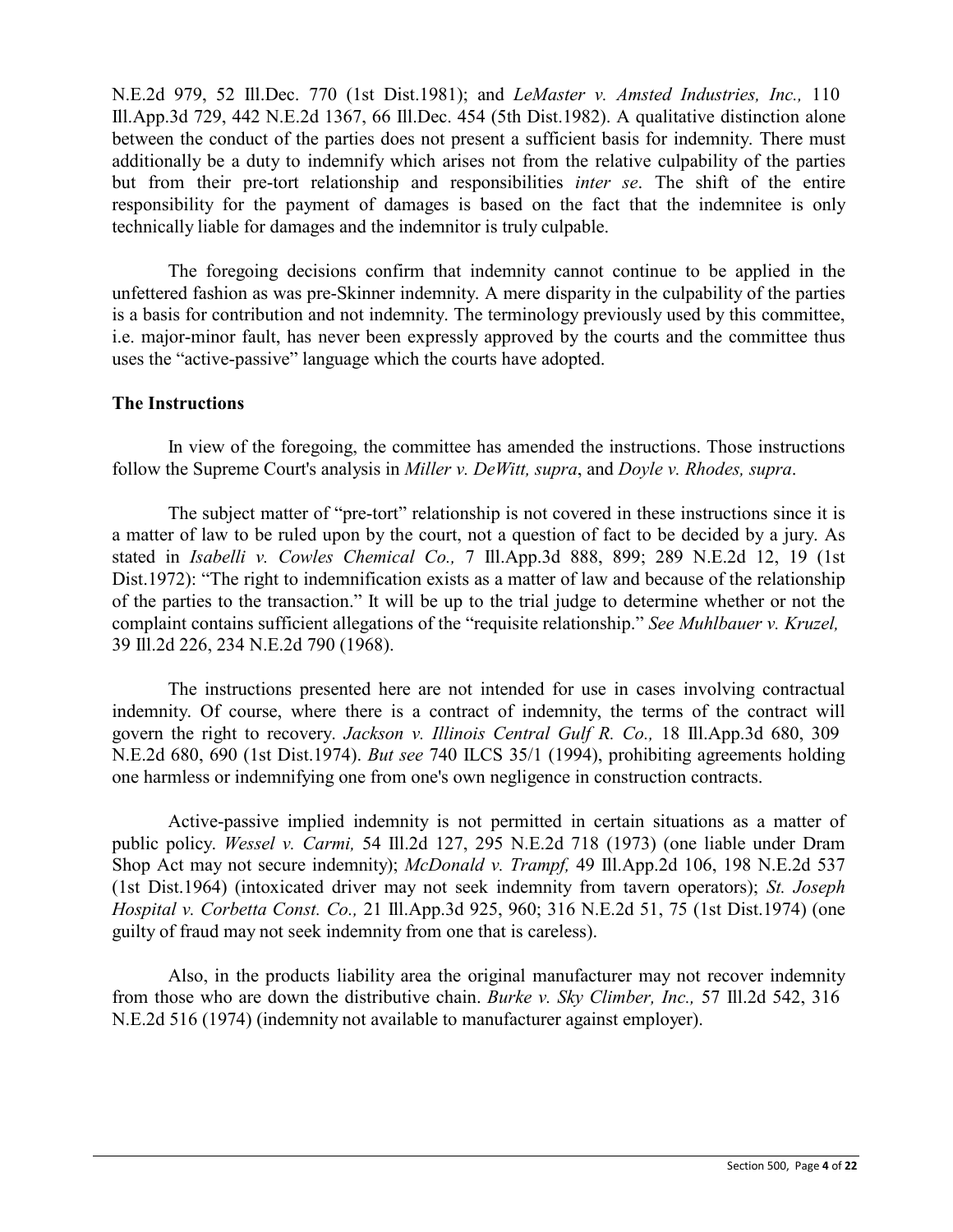#### **Costs and Attorney Fees**

The court may add "properly taxable costs" to a judgment for indemnity. *Gatto v. Walgreen Drug Co.,* 23 Ill.App.3d 628, 320 N.E.2d 222 (1st Dist.1974), *reversed on other grounds,* 61 Ill.2d 513, 337 N.E.2d 23 (1975), *certiorari denied*, 425 U.S. 936, 96 S.Ct. 1669, 48 L.Ed.2d 178 (1976). In the absence of statute or express contract, attorneys fees, costs of investigation and other costs may not be recovered in an action for indemnity. *Reese v. Chicago, B. & Q. R.R.,* 5 Ill.App.3d 450, 283 N.E.2d 517 (2d Dist.1972), *affirmed*, 55 Ill.2d 356, 303 N.E.2d 382 (1973).

#### **Upstream Indemnity in a Products Case**

The committee is of the opinion that upstream indemnity which a purveyor of a product might seek from the party who sold him the product or its components is not properly part of the "active-passive" doctrine, but rather may be based upon strict liability in tort, warranty, or other applicable theory. Accordingly, the subject is not addressed here.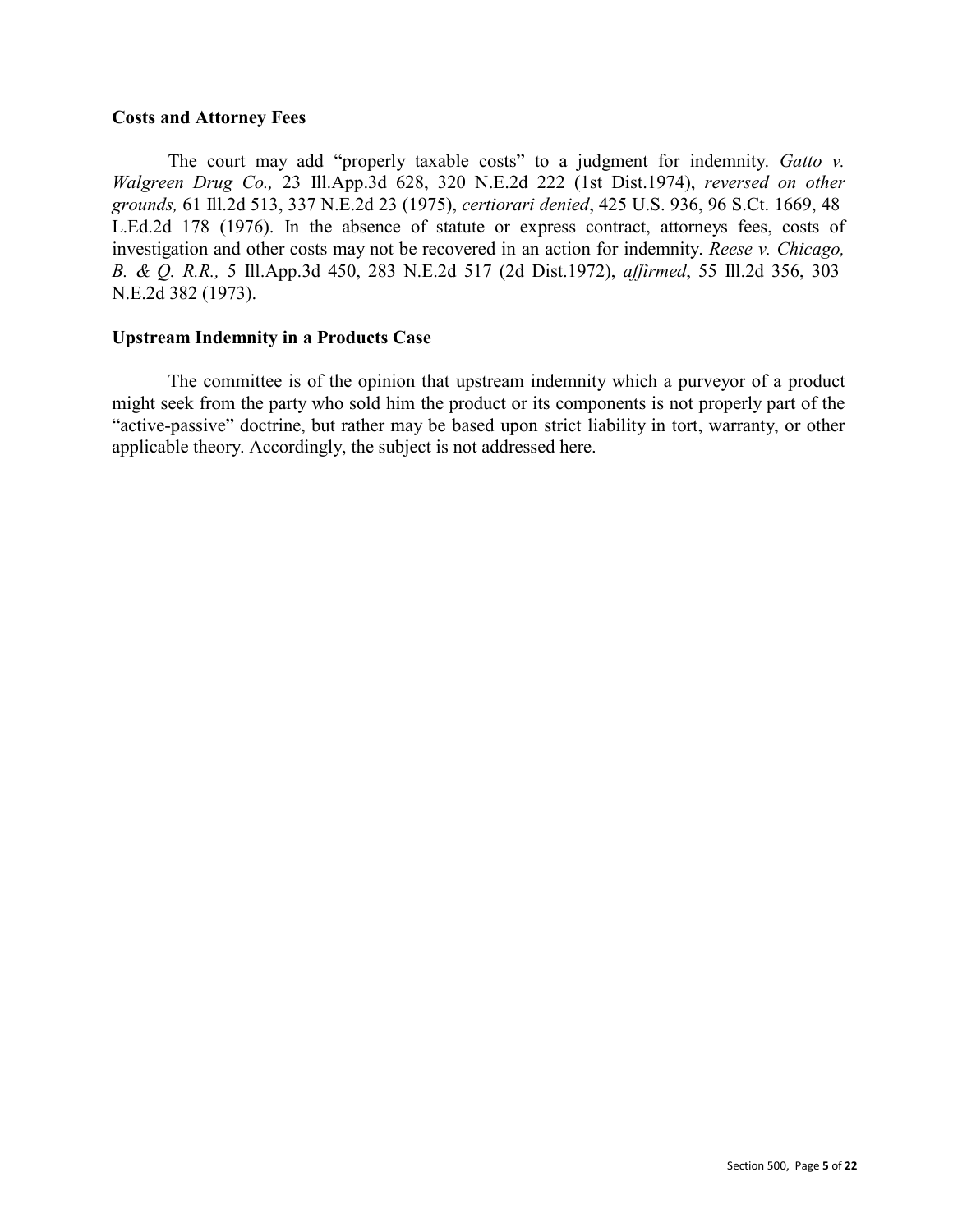#### **500.01 General Statement of Law**

One who [is required to pay] [may be required to pay] [has paid] damages for causing injury to another may be reimbursed for that sum from a third party under certain circumstances, which will be explained to you in the following instructions.

This is known as indemnity.

#### SPECIAL NOTE ON USE

*For simplicity, all of the instructions have been drafted using primarily the masculine gender, the present tense, and the singular form of nouns. When the parties referenced are actually female or impersonal (e.g., corporations), or when the plural form or past tense is required, the instruction should be changed accordingly. Also, if the instruction applies to fewer than all counts, it should be so limited by an introductory phrase.*

#### **Notes on Use**

This instruction should be given in every indemnity case.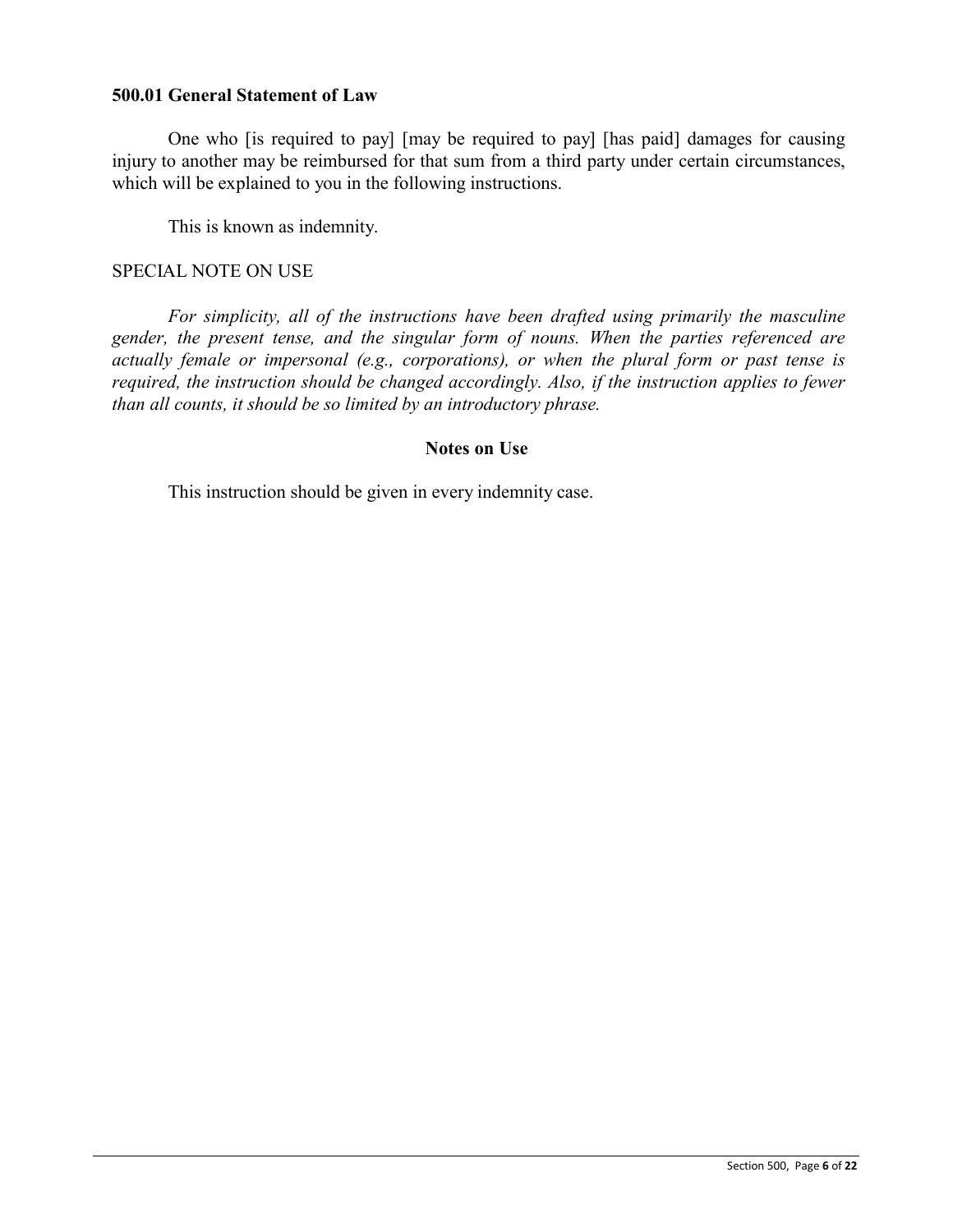### **500.02 Definition--"Active Conduct"--"Passive Conduct"**

When I say that [name of third party plaintiff] claims that [name of third party defendant]'s conduct was "active," I mean he claims [name of third party defendant]'s conduct was the significant cause of [name of plaintiff]'s injury and that [name of third party defendant] thereby caused [name of third party plaintiff] to be liable to [name of plaintiff].

When I say that [name of third party plaintiff] claims that his conduct was passive, I mean he claims that his conduct was different from, and minor or technical when compared to, that of [name of third party defendant] and that he was exposed to liability to [name of plaintiff] primarily because of [name of third party defendant]'s conduct.

The difference in the conduct of the parties must be a difference in quality or nature, rather than in quantity.

#### **Notes on Use**

*See* Special Note on Use at 500.01.

If any instruction is given which contains the defined terms, "active" or "passive" this instruction must be given.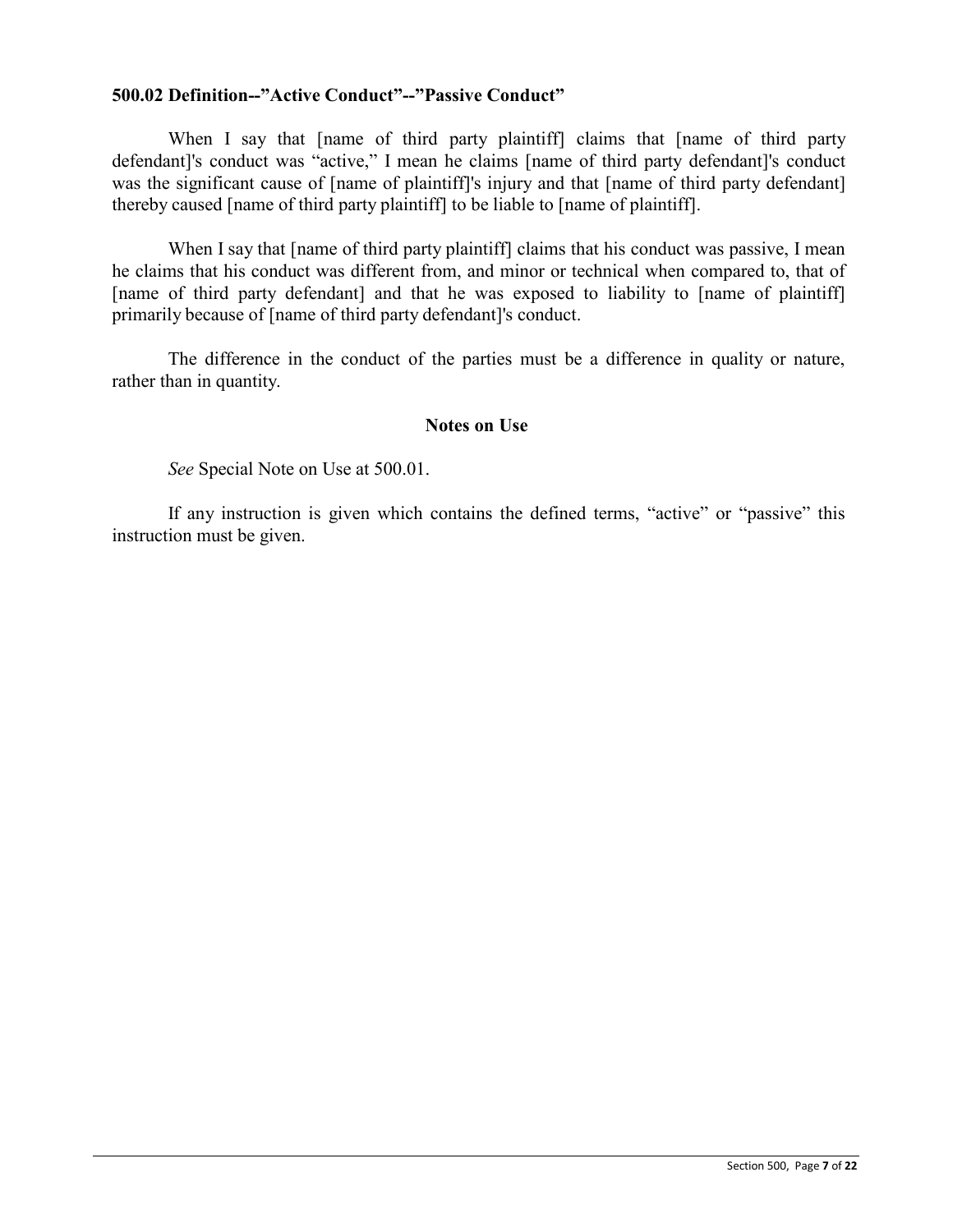# **500.03 Issues Made By the Pleadings--All Causes of Action--Indemnitee and Indemnitor Are Both Named and Charged as Tortfeasors in Prime Complaint--Complaint and Claim For Implied (Active-Passive) Indemnity Tried Concurrently**

[1] In addition to the claim[s] of [name of plaintiff] against [name of defendant] in this case, [name of counterplaintiff] claims he is entitled to indemnity from [name of counterdefendant] for any sum [name of counterplaintiff] may become liable to pay [name of plaintiff].

[2] [name of counterplaintiff] claims that if he is found liable to [name of plaintiff], he, [name of counterplaintiff], is entitled to indemnity because his liability, if any, was the result of his passive conduct and [name of counterdefendant]'s conduct was active in causing the [injuries] [damages] to [name of plaintiff] in one or more of the following respects:

*[Set forth in simple form without undue emphasis or repetition those allegations of the counterclaim as to the conduct of the counterdefendant which have not been withdrawn or ruled out by the court and are supported by the evidence.]*

[3] [name of counterdefendant], [denies that he did any of the things claimed by [name of counterplaintiff]] [denies that his conduct was active in causing [name of plaintiff]'s (injuries) (damages)]; [denies [name of counterplaintiff]'s conduct was passive in causing [name of plaintiff]'s (injuries) (damages)].

[4] [name of counterdefendant] also asserts the following affirmative defense[s]:

*[Set forth in simple form without undue emphasis or repetition those affirmative defenses in the answer to the counterclaim which have not been withdrawn or ruled out by the court and are supported by the evidence.]*

[5] [name of counterplaintiff] denies [that] [those] affirmative defense[s].

# **Notes on Use**

*See* Special Note on Use at 500.01.

An issues instruction appropriate for the prime case must be given with this instruction. Also, IPI 500.10 must be given with this instruction.

If the counterplaintiff alleges the counterdefendant is a tortfeasor under a cause of action or allegations of fault not alleged by the prime plaintiff, the instructions must be amended accordingly.

Only affirmative defenses should be set forth under the paragraph referring thereto.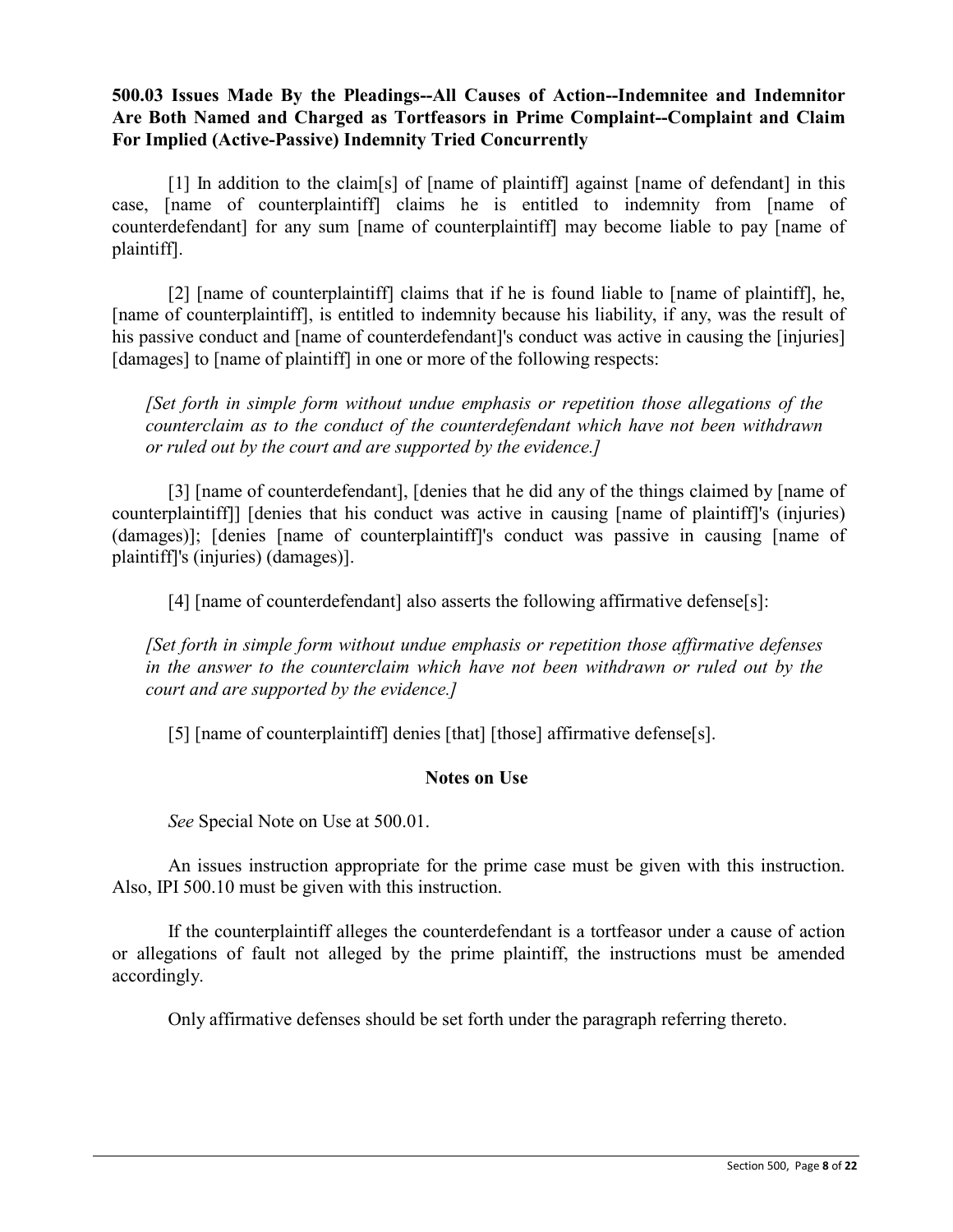#### **Comment**

Under the "all or nothing" requirement of indemnity, the amount to be recovered is fixed by the damages paid or assessed in the original suit. *Gatto v. Walgreen Drug Co.,* 23 Ill.App.3d 628, 640; 320 N.E.2d 222, 231 (1st Dist.1974), *reversed on other grounds*, 61 Ill.2d 513, 337 N.E.2d 23 (1975), *certiorari denied*, 425 U.S. 936, 96 S.Ct. 1669, 48 L.Ed.2d 178 (1976). The amount is automatically set at the same figure incurred by the indemnitee, and can be neither more nor less. (*But cf*. *Carver v. Grossman,* 6 Ill.App.3d 265, 272-273; 285 N.E.2d 468, 472-73 (1st Dist.1972), *reversed on other grounds*, 55 Ill.2d 507, 305 N.E.2d 161 (1973), where fraud or collusion may raise an exception. *See also LeMaster v. Amsted Industries, Inc.,* 110 Ill.App.3d 729, 442 N.E.2d 1367, 66 Ill.Dec. 454 (5th Dist.1982).)

Only affirmative defenses should be set forth under the paragraph referring thereto. *See* 735 ILCS 5/2-613(d) (1994). That statute also requires the pleading of other defenses which "... would be likely to take the opposite party by surprise." Such "special defenses" may or may not be "affirmative defenses" to which paragraph [4] of the instruction applies. The criterion to be applied in determining whether a defense is an "affirmative defense" is whether, by raising it, defendant gives color to his opponent's claim and then asserts new matter by which the apparent right is defeated. *Baylor v. Thiess,* 2 Ill.App.3d 582, 277 N.E.2d 154 (2d Dist.1971); *Horst v. Morand Bros. Beverage Co.,* 96 Ill.App.2d 68, 237 N.E.2d 732 (1st Dist.1968).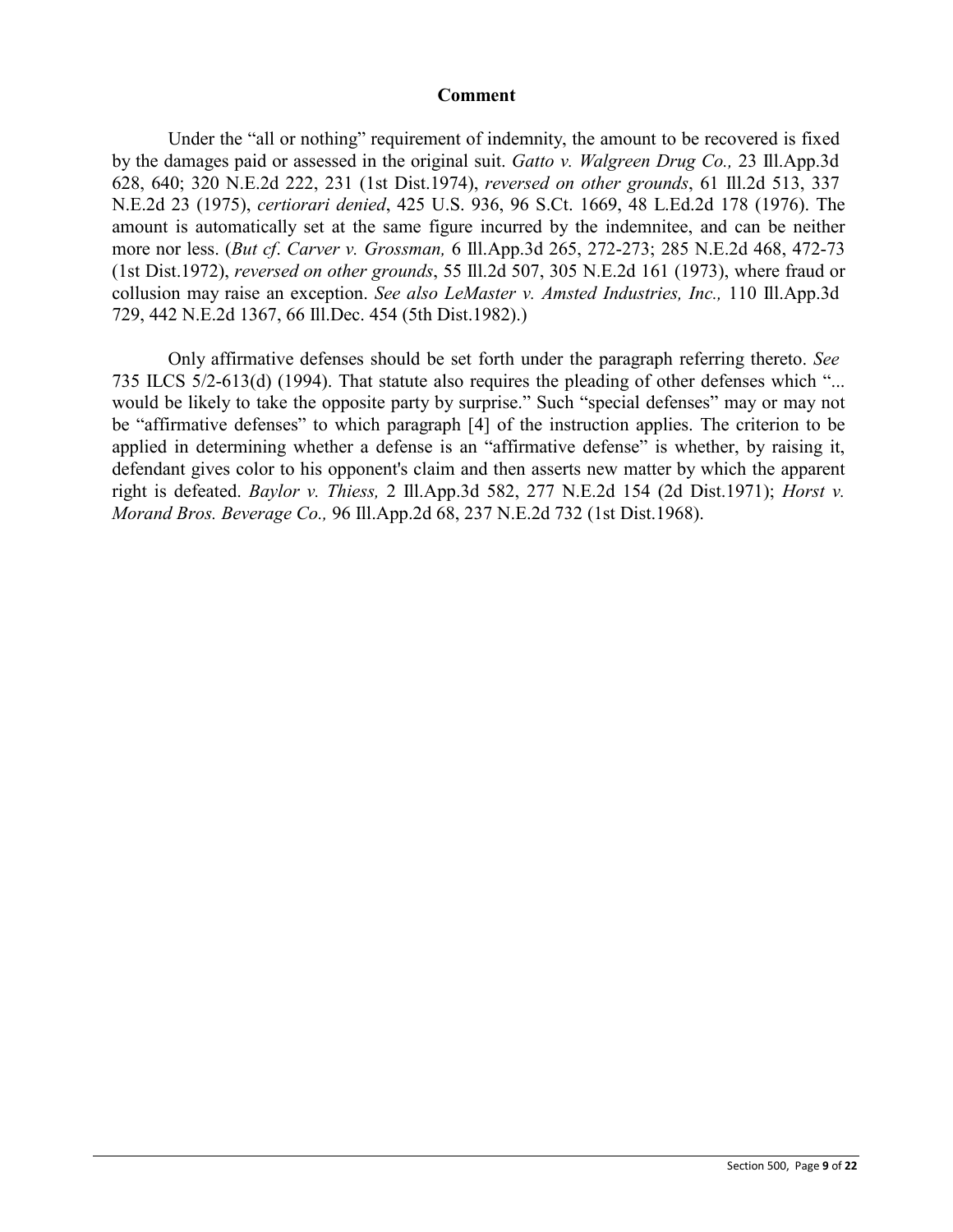# **500.04 Issues Made by the Pleadings--All Causes of Action--Indemnitor Is Not Charged as a Tortfeasor in Prime Complaint--Complaint and Claim for Implied (Active-Passive) Indemnity--Tried Concurrently**

[1] In addition to the claim[s] of [name of plaintiff] against [name of defendant] in this case, [name of third party plaintiff] claims he is entitled to indemnity from [name of third party defendant] for any sum [name of third party plaintiff] may become liable to pay [name of plaintiff].

 [2] *[Set forth those portions of the IPI issues instruction which are appropriate to the indemnitee's allegation(s) that the indemnitor was a tortfeasor who injured the prime plaintiff.]*

[3] [Name of third party plaintiff] claims that if he is found liable to [name of plaintiff], he [name of third party plaintiff], is entitled to indemnity because his liability, if any, was the result of his passive conduct and [name of third party defendant]'s conduct was active in causing the [injury] [damages] to [name of plaintiff].

[4] [Name of third party defendant]

*[Set forth the indemnitor's denial that he did the things charged, that his conduct was tortious and that that conduct proximately caused injury to the plaintiff.]*

[[Name of third party defendant] denies that his conduct was active in causing [name of plaintiff]'s (injury) (damage)].

[[Name of third party defendant] denies that [name of third party plaintiff]'s conduct was passive in causing [name of plaintiff]'s (injury) (damage)].

[5] [Name of third party defendant] also asserts the following affirmative defense[s]:

*[Set forth in simple form without undue emphasis or repetition those affirmative defense(s) in that third party answer which have not been withdrawn or ruled out by the court and are supported by the evidence.]*

[6] [Name of third party plaintiff] denies [that] [those] affirmative defense[s].

# **Notes on Use**

*See* Special Note on Use at 500.01.

IPI 500.10 must be given with this instruction.

As noted in paragraph two, all pertinent paragraphs of the IPI issues instruction applicable to the particular cause of action alleged in the complaint for indemnity must be set forth within this instruction.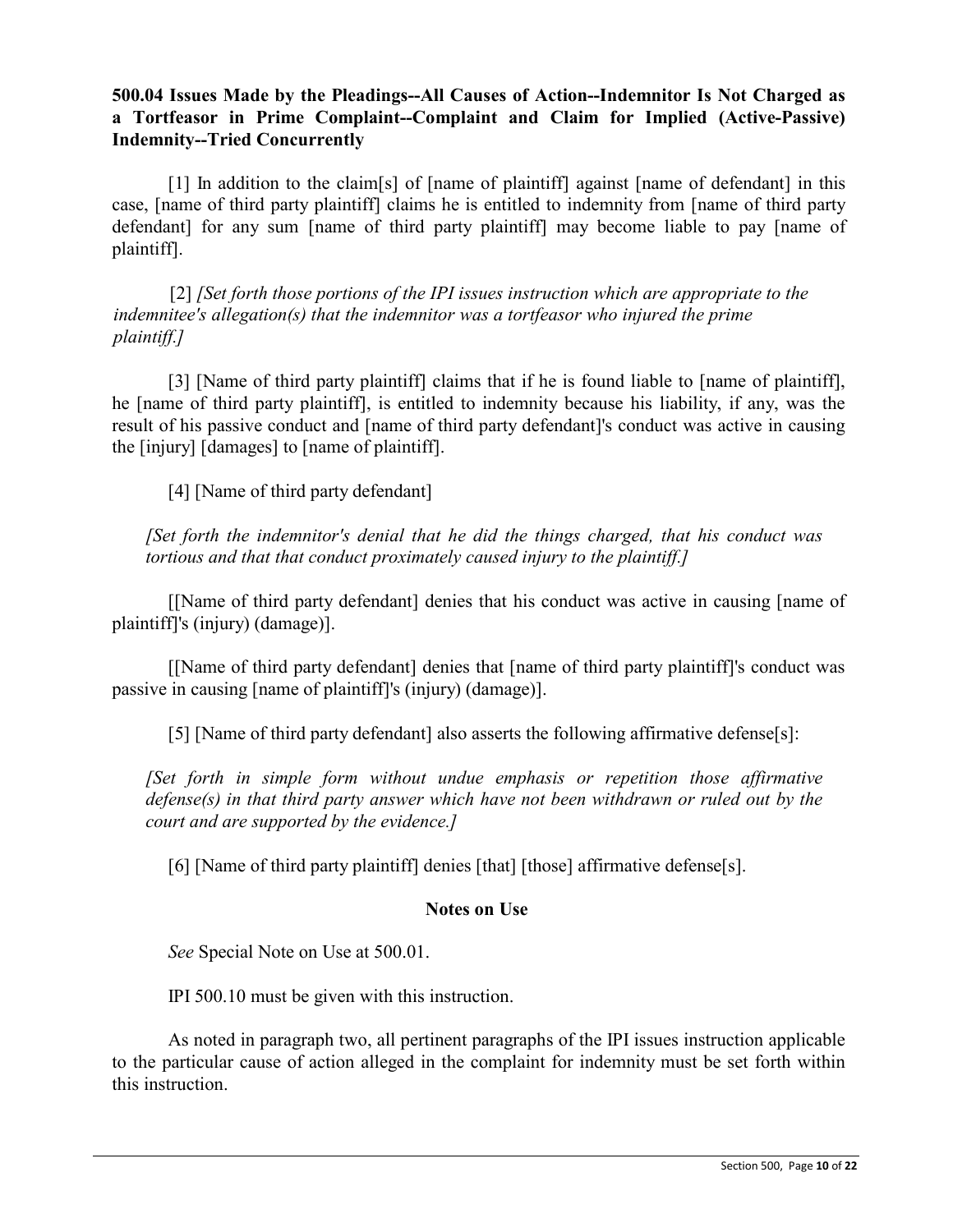In instructing the jury as to the theory of liability against the indemnitor, use the appropriate IPI instructions. For instance, in charging negligence, use IPI 10.01, 15.01, and/or other appropriate instructions.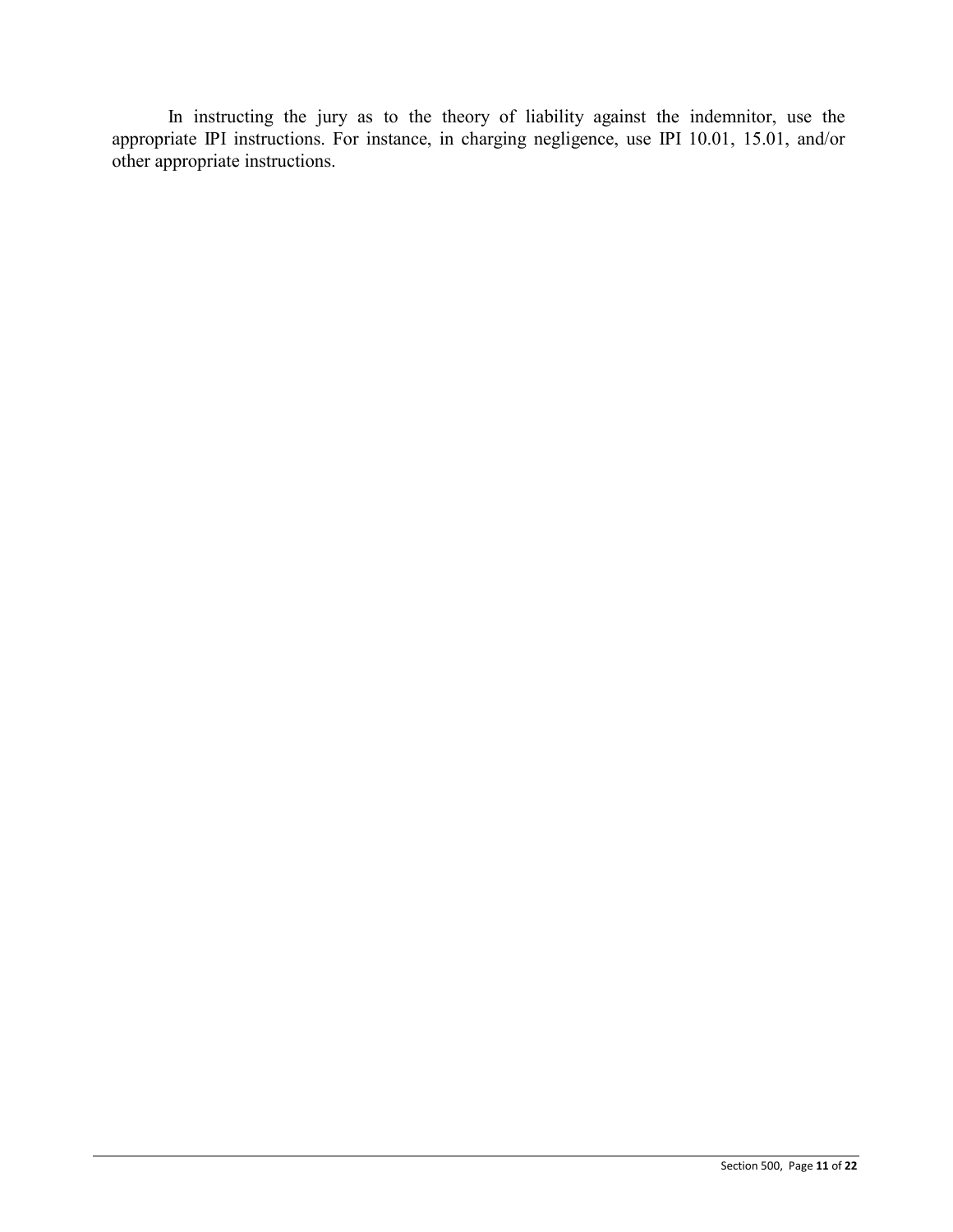# **500.05 Issues Made by the Pleadings--All Causes of Action--Separate or Third Party Complaint for Implied (Active-Passive) Indemnity Tried Separately to Different Jury**

[1] A judgment has been entered requiring [name of third party plaintiff] to pay a sum of money to [name of plaintiff]. [name of third party plaintiff] now seeks indemnity for that sum from [name of third party defendant].

 [2] *[Set forth those portions of the IPI issues instruction which are appropriate to the indemnitee's allegation(s) that the indemnitor was a tortfeasor who injured the prime plaintiff.]*

[3] [Name of third party plaintiff] claims that he is entitled to indemnity because his liability was the result of his passive conduct and [name of third party defendant]'s conduct was active in causing the [injuries] [damages] to [name of plaintiff].

[4] [Name of third party defendant]

*[Set forth indemnitor's denial that he did the things charged, that his conduct was tortious and that that conduct proximately caused injury to the plaintiff.]*

[[Name of third party defendant] denies that his conduct was active in causing [name of plaintiff]'s (injuries) (damages)];

[[Name of third party defendant] denies that [name of third party plaintiff]'s liability was passive in causing [name of plaintiff]'s (injuries) (damages)].

[5] [Name of third party defendant] also asserts the following affirmative defense[s]:

*[Set forth in simple form without undue emphasis or repetition those affirmative defenses in the third party answer which have not been withdrawn or ruled out by the court and are supported by the evidence.]*

[6] [Name of third party plaintiff] denies [that] [those] affirmative defense[s].

# **Notes on Use**

*See* Special Note on Use at 500.01.

As noted in paragraph two, all pertinent paragraphs of the IPI issues instruction applicable to the particular cause of action alleged in the complaint for indemnity must be set forth within this instruction.

In instructing the jury as to the theory of liability against the indemnitor, use the appropriate IPI instructions. For instance, in charging negligence, use IPI 10.01, 15.01, and/or other appropriate instructions.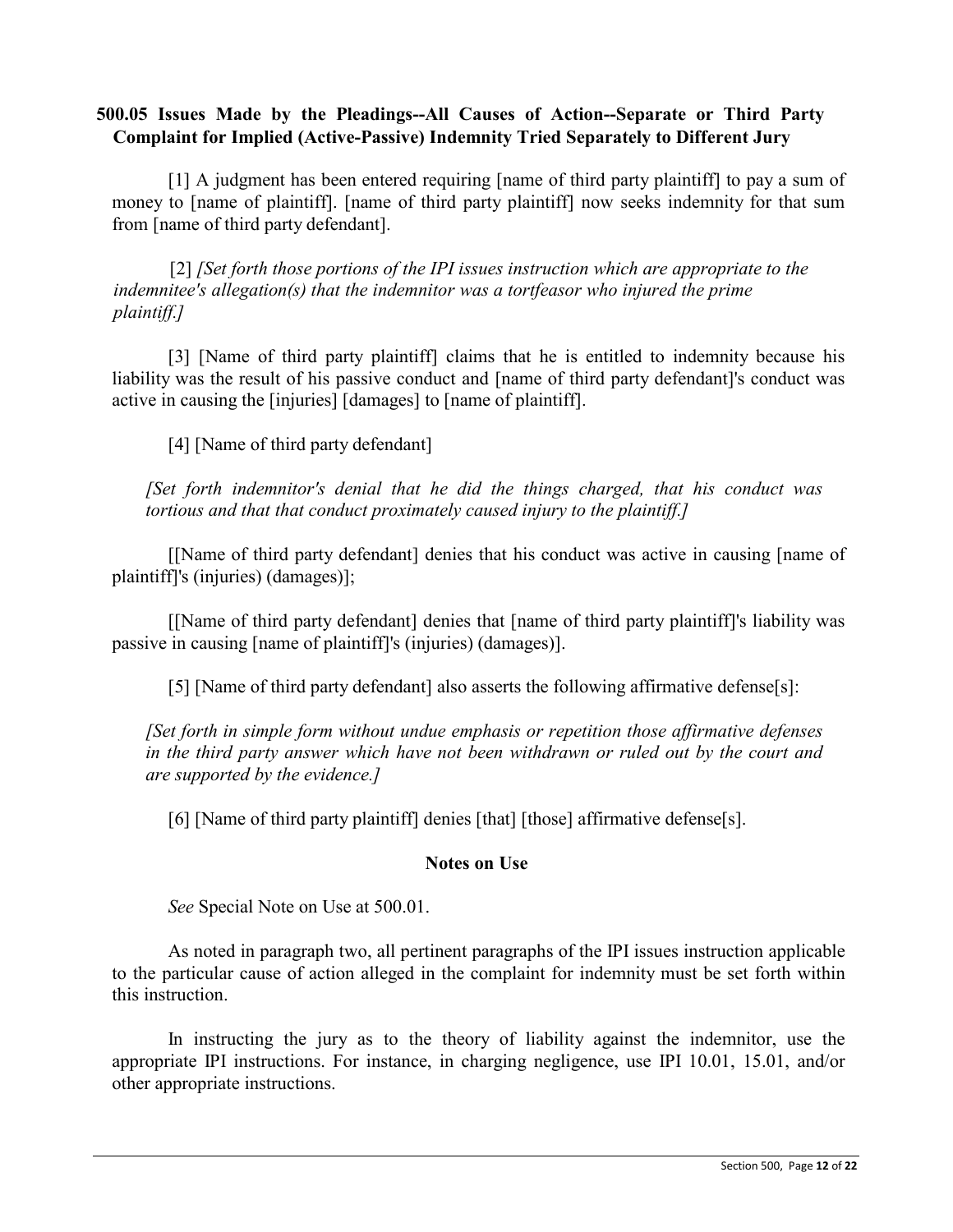This instruction should be used where a judgment against the third party plaintiff has been entered in a prior action. It should be used where the claim for indemnity was not tried in the original action and only when the third party defendant either participated or had an opportunity to participate in the original action.

If the indemnitor was not afforded that opportunity, the indemnitor is not bound by the injured party's judgment against the indemnitee and the statement of issues must be redrafted accordingly.

#### **Comment**

Where a party against whom indemnity is sought was tendered an opportunity to participate in the original action, but did not do so, he is bound by the judgment in the original action and is precluded under the doctrine of collateral estoppel from relitigating the issues of the original action. *Cowan v. Insurance Co. of North America,* 22 Ill.App.3d 883, 318 N.E.2d 315 (1st Dist.1974). He is not precluded, however, from raising issues concerning insurance policy coverage. *Id.*

Where there has been a trial after a proper tender, the indemnitee may not relitigate any issue that was necessary to reach the judgment in the original case. Accordingly, it has been held in *Security Ins. Co. v. Mato,* 13 Ill.App.3d 11, 17; 298 N.E.2d 725, 730 (2d Dist.1973), "An indemnitee ... is bound by all findings without which the judgment could not have been rendered; and if the judgment in the earlier action rested on a fact fatal to recovery in the action over against the indemnitor, recovery is denied in the action over." *See also Radosta v. Chrysler Corp.,* 110 Ill.App.3d 1066, 443 N.E.2d 670, 66 Ill.Dec. 744 (1st Dist.1982). If the indemnitee's conduct has been found to be "major fault" in the original case, then the indemnitee cannot successfully maintain a suit for indemnity. *Village of Lombard v. Jacobs,* 2 Ill.App.3d 826, 277 N.E.2d 758 (2d Dist.1972).

If the original case is disposed of by judgment and both the indemnitee and the indemnitor were parties in that case, both are bound by the judgment as it relates to the indemnitor's conduct. *Radosta v. Chrysler Corp.,* 110 Ill.App.3d 1066, 443 N.E.2d 670, 66 Ill.Dec. 744 (1st Dist.1982). It has been held that a summary judgment in the original case in favor of the indemnitor finding that it was not primary in causing damages barred any action for indemnity. *Karon v. E. H. Marhoeffer, Jr., Co.,* 14 Ill.App.3d 274, 302 N.E.2d 478 (1st Dist.1973).

Where the indemnitor is not a party to the original case, his opportunity to participate in that case will determine the binding effect of that judgment on him. For example, where the indemnitee failed to tender the defense of the original suit to the indemnitor, the indemnitor is not bound by the result in the original case. *Kapiolani Estate v. Atcherley,* 238 U.S. 119, 35 S.Ct. 832, 59 L.Ed. 1229 (1915). Likewise, where the indemnitor is prevented from participating in the original case by an erroneous severance of the indemnity action, the indemnitor is not bound by the judgment in the original case. *Palmer v. Mitchell,* 57 Ill.App.2d 160, 206 N.E.2d 776 (1st Dist.1965).

On the other hand, if there has been a tender of defense by the indemnitee to the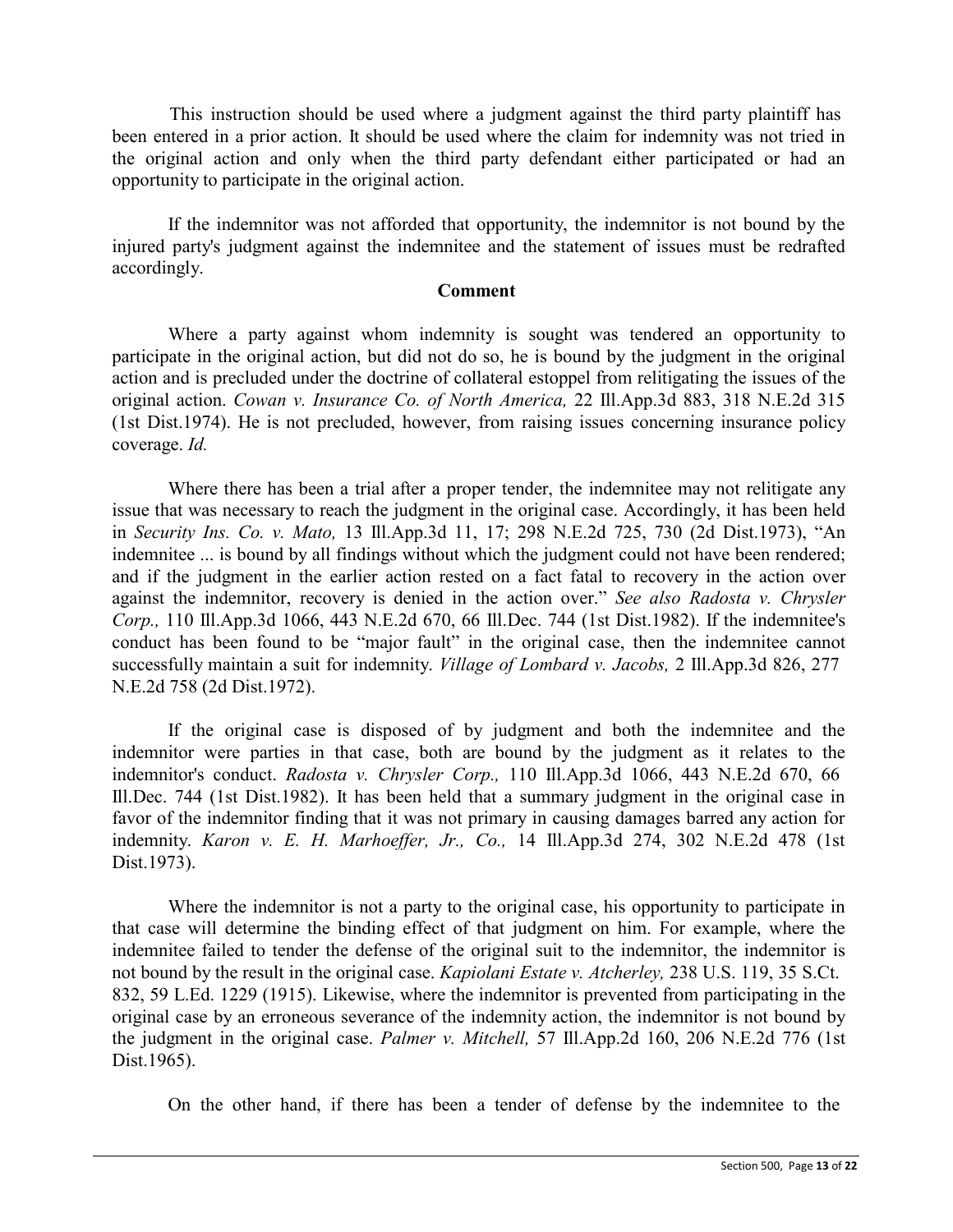indemnitor which is wrongfully refused, then the indemnitor is bound by the judgment in the original case and the only question left open to the indemnitor to litigate is whether or not he is liable to furnish indemnity. *Karas v. Snell,* 11 Ill.2d 233, 142 N.E.2d 46 (1957). *See also Illinois Bell Tel. Co. v. Dynaweld, Inc.,* 70 Ill.App.3d 387, 388 N.E.2d 157, 26 Ill.Dec. 533 (1st Dist.1979). Finally, if there is a tender of defense which is properly refused, then the judgment in the original action is not binding upon the indemnitor. *Sears, Roebuck & Co. v. Employers Mut. Liab. Ins. Co.,* 6 Ill.App.3d 10, 284 N.E.2d 386 (1st Dist.1972). The Illinois cases to date have not furnished any helpful basis for determining whether or not a particular refusal of a tender of defense is proper or wrongful. *See Sears Roebuck & Co. v. Employers Mut. Liab. Ins. Co., supra*.

Neither the indemnitee nor the indemnitor is bound by the result in the original action where that action is disposed of by settlement or by consent decree. *Mosley v. Northwestern Steel & Wire Co.,* 76 Ill.App.3d 710, 394 N.E.2d 1230, 31 Ill.Dec. 853 (1st Dist.1979). Recognizing that consent decrees do not constitute judicial findings, the courts have held that the indemnitor is free to litigate in the indemnity action all questions concerning its fault. *Sleck v. Butler Bros.,* 53 Ill.App.2d 7, 202 N.E.2d 64 (1st Dist.1964). *See also St. Paul Fire & Marine Ins. Co. v. Michelin Tire Corp.,* 12 Ill.App.3d 165, 298 N.E.2d 289 (1st Dist.1973). Likewise, the indemnitor is free to litigate in the indemnity action all issues concerning all parties' conduct. *Carver v. Grossman,* 6 Ill.App.3d 265, 285 N.E.2d 468 (1st Dist.1972), *reversed on other grounds*, 55 Ill.2d 507, 305 N.E.2d 161 (1973).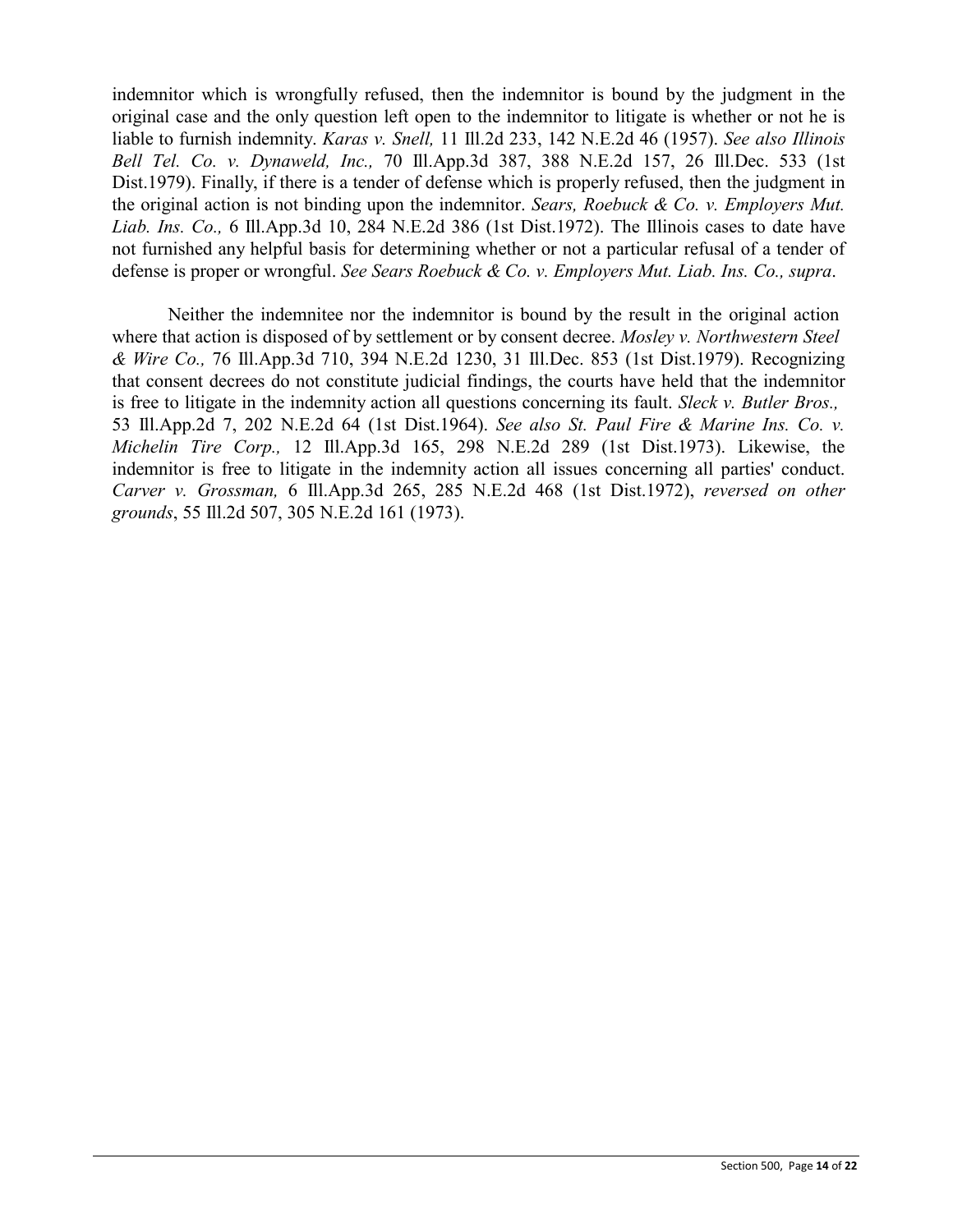**500.06 Issues Made by the Pleadings--All Causes of Action--Indemnitee and Indemnitor Are Both Named and Charged as Tortfeasors in Prime Complaint--Complaint and Third Party Complaint For Implied (Active-Passive) Indemnity Tried Consecutively to Same Jury**

[1] You have returned a verdict requiring [name of counterplaintiff] to pay a sum of money to [name of plaintiff]. [Name of counterplaintiff] now seeks indemnity for that sum from [name of counterdefendant].

[2] [Name of counterplaintiff] claims that he is entitled to indemnity because his liability was the result of his passive conduct and [name of counterdefendant]'s conduct was active in causing the [injuries] [damages] to [name of plaintiff] in one or more of the following respects:

*[Set forth in simple form without undue emphasis or repetition those allegations of the counterclaim as to the conduct of the counterdefendant which have not been withdrawn or ruled out by the court and are supported by the evidence.]*

[3] [Name of counterdefendant] [denies that he did any of the things claimed by [name of counterplaintiff]]; [denies that his conduct was active in causing [name of plaintiff]'s (injuries) (damages)]; [denies that [name of counterplaintiff]'s liability was passive in causing [name of plaintiff]'s (injuries) (damages)].

[4] [Name of counterdefendant] also asserts the following affirmative defense[s]:

*[Set forth in simple form without undue emphasis or repetition those affirmative defenses in the answer to counterclaim which have not been withdrawn or ruled out by the court and are supported by the evidence.]*

[5] [Name of counterplaintiff] denies [that] [those] affirmative defense[s].

#### **Notes on Use**

*See* Special Note on Use at 500.01.

Only affirmative defenses should be set forth under the paragraph referring thereto. *See* 735 ILCS 5/2-613(d) (1994).

#### **Comment**

735 ILCS 5/2-613(d) (1994) also requires the pleading of other defenses which "would be likely to take the opposite party by surprise." Such "special defenses" may or may not be "affirmative defenses" to which paragraph [4] of the instruction applies. The criterion to be applied in determining whether a defense is an "affirmative defense" is whether, by raising it, defendant gives color to his opponent's claim and then asserts new matter by which the apparent right is defeated. *Baylor v. Thiess,* 2 Ill.App.3d 582, 277 N.E.2d 154 (2d Dist.1971); *Horst v. Morand Bros. Beverage Co.,* 96 Ill.App.2d 68, 237 N.E.2d 732 (1st Dist.1968).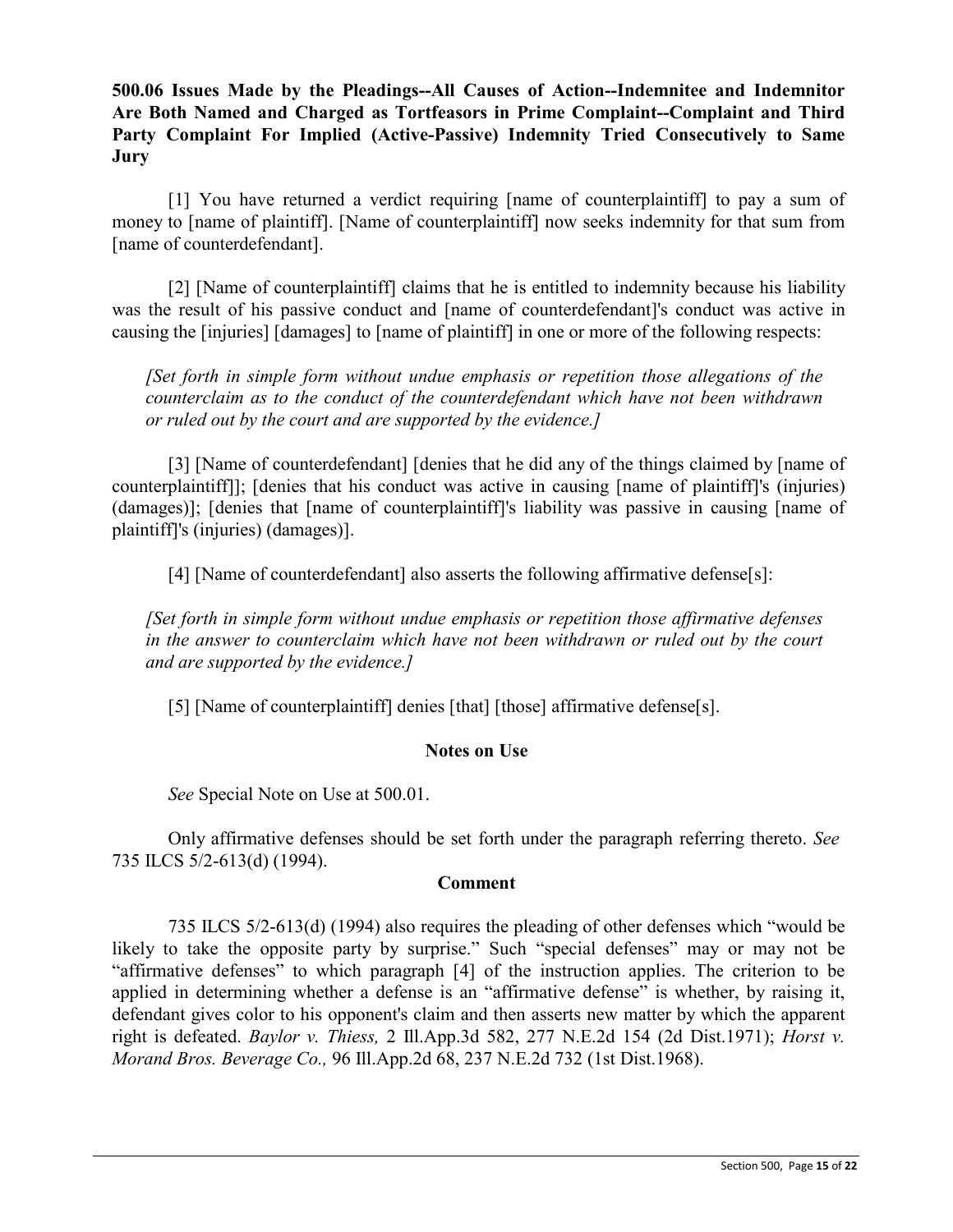# **500.07 Issues Made By the Pleadings--All Causes of Action--Indemnitor Not Charged as a Tortfeasor in Prime Complaint--Separate or Third Party Complaint for Implied (Active-Passive) Indemnity--Tried Consecutively to Same Jury**

[1] You have returned a verdict requiring [name of defendant] to pay a sum of money to [name of plaintiff]. [Name of third party or counterplaintiff] now seeks indemnity for that sum from [name of third party or counterdefendant].

[2] [Set forth those portions of the IPI issues instructions which support the indemnitee's allegation(s) that the indemnitor was a tortfeasor who injured the prime plaintiff.]

[3] [Name of third party or counterplaintiff] claims that he is entitled to indemnity because his liability was the result of his passive conduct and [name of third party or counterdefendant]'s conduct was active in causing the [injuries] [damages] to [name of plaintiff].

[4] [Name of third party or counterdefendant]

*[Set forth indemnitor's denial that he did the things charged, that his conduct was tortious and that that conduct proximately caused injury to the plaintiff.]*

[[Name of third party or counterdefendant] denies that his conduct was active in causing [name of plaintiff]'s (injuries) (damages)].

[[Name of third party or counterdefendant] denies that [name of third party or counterplaintiff]'s liability was passive in causing [name of plaintiff]'s (injuries) (damages)].

[5] [Name of third party or counterdefendant] also asserts the following affirmative defense[s]:

*[Set forth in simple form without undue emphasis or repetition those affirmative defenses in the indemnitor's answer which have not been withdrawn or ruled out by the court and are supported by the evidence.]*

[6] [Name of third party or counterplaintiff] denies [that] [those] affirmative defense[s].

# **Notes on Use**

*See* Special Note on Use at 500.01.

*See* Notes on Use for IPI 500.04.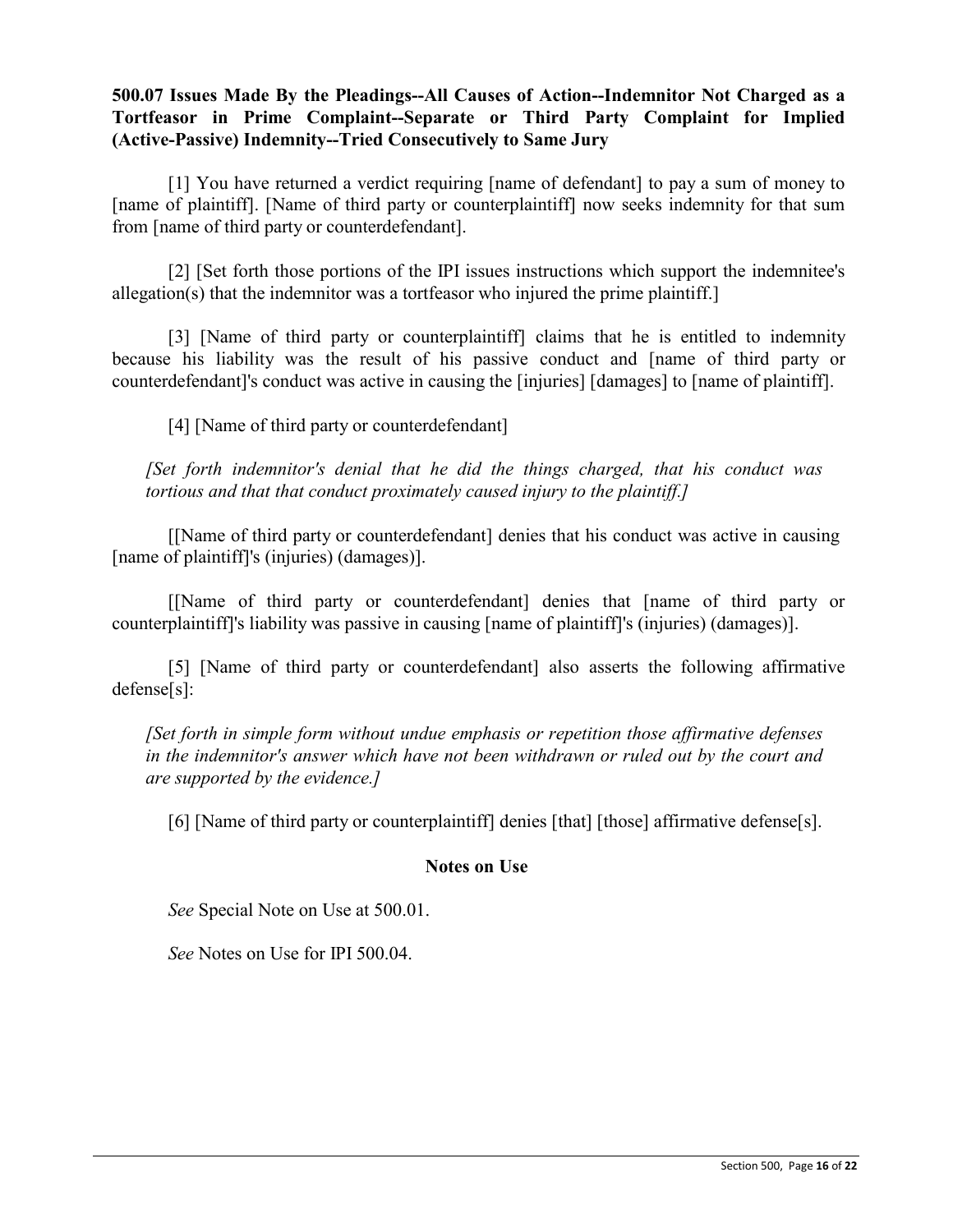### **500.08 Issues Made By the Pleadings--Complaint for Implied (Active-Passive) Indemnity Following Settlement--All Causes of Action**

[1] [Name of third party plaintiff] claims that he is entitled to indemnity from [name of third party defendant] for a sum of money he, [name of third party plaintiff], has paid to [name of injured party].

[2] [Name of third party plaintiff] claims that the payment was made in reasonable anticipation of his liability to [name of injured party].

[3] [Set forth those portions of the IPI issues instruction which are appropriate to the indemnitee's allegation(s) that the indemnitor was a tortfeasor who injured the prime plaintiff.]

[4] [Name of third party plaintiff] further claims that he is entitled to indemnity because his liability was the result of his passive conduct and [name of third party defendant]'s conduct was active in causing the damages to [name of injured party].

[5] [Name of third party defendant] [denies that the payment was made in reasonable anticipation of liability];

*[Set forth indemnitor's denial that he did the things charged, that his conduct was tortious and that that conduct proximately caused injury to the plaintiff.]*

[[Name of third party defendant] denies that his conduct was active in causing [name of injured party]'s damages]; [and]

[[Name of third party defendant] denies that [name of third party plaintiff]'s liability was passive in causing [name of injured party]'s damages].

[6] [Name of third party defendant] also asserts the following affirmative defense[s]:

*[Set forth in simple form without undue emphasis or repetition those affirmative defenses in the answer which have not been withdrawn or ruled out by the court and are supported by the evidence.]*

[7] [Name of third party plaintiff] denies [that] [those] affirmative defense[s].

# **Notes on Use**

*See* Special Note on Use at 500.01.

*See* Notes on Use for 500.04.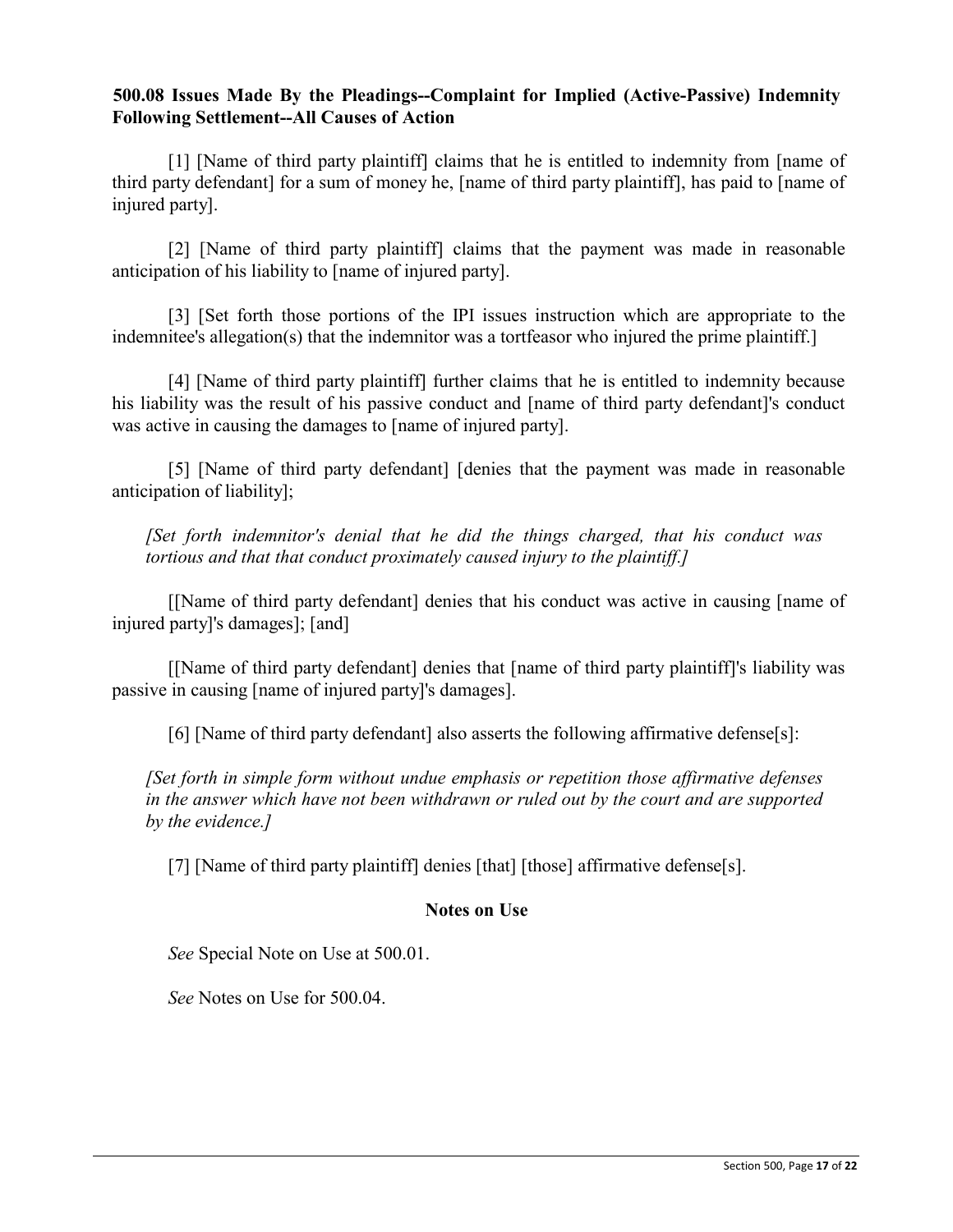**500.09 Burden of Proof on the Issues--All Causes of Action--Affirmative Defenses--Complaint and Third Party Complaint--Tried Concurrently or Consecutively to Same Jury, or Separately to Different Jury**

[Name of third party plaintiff] has the burden of proving each of the following propositions:

First, that his conduct was passive;

Second,

*[Set forth those portions of the IPI burden of proof instruction which are appropriate for the cause of action alleged against the indemnitor];*

Third, that [name of third party defendant]'s conduct, in one or more of the ways that I have described to you in these instructions, was active.

[[Name of third party defendant] has asserted the affirmative defense(s) that:

*(Set forth in simple form without undue emphasis or repetition those affirmative defenses in the third party answer which have not been withdrawn or ruled out by the court and are supported by the evidence.)*

[Name of third party defendant] has the burden of proving (this) (these) affirmative defense(s).]

If you find from your consideration of all the evidence that each of the propositions required of [name of third party plaintiff] has been proved, [and that (none of) [name of third party defendant]'s affirmative defense(s) has (not) been proved] then your verdict should be for [name of third party plaintiff].

If, on the other hand, you find from your consideration of all the evidence that any of the propositions required of [name of third party plaintiff] has not been proved, [or that (the) (any one of the) affirmative defense(s) of [name of third party defendant] has been proved] then your verdict should be for [name of third party defendant].

#### **Notes on Use**

*See* Special Note on Use at 500.01.

This instruction must be modified to fit the pleadings and the proof. Omit the references to affirmative defenses if they are inapplicable. As noted in paragraph "second," all pertinent paragraphs of the IPI burden of proof instructions applicable to the particular cause of action alleged in the complaint for indemnity must be set forth within this instruction.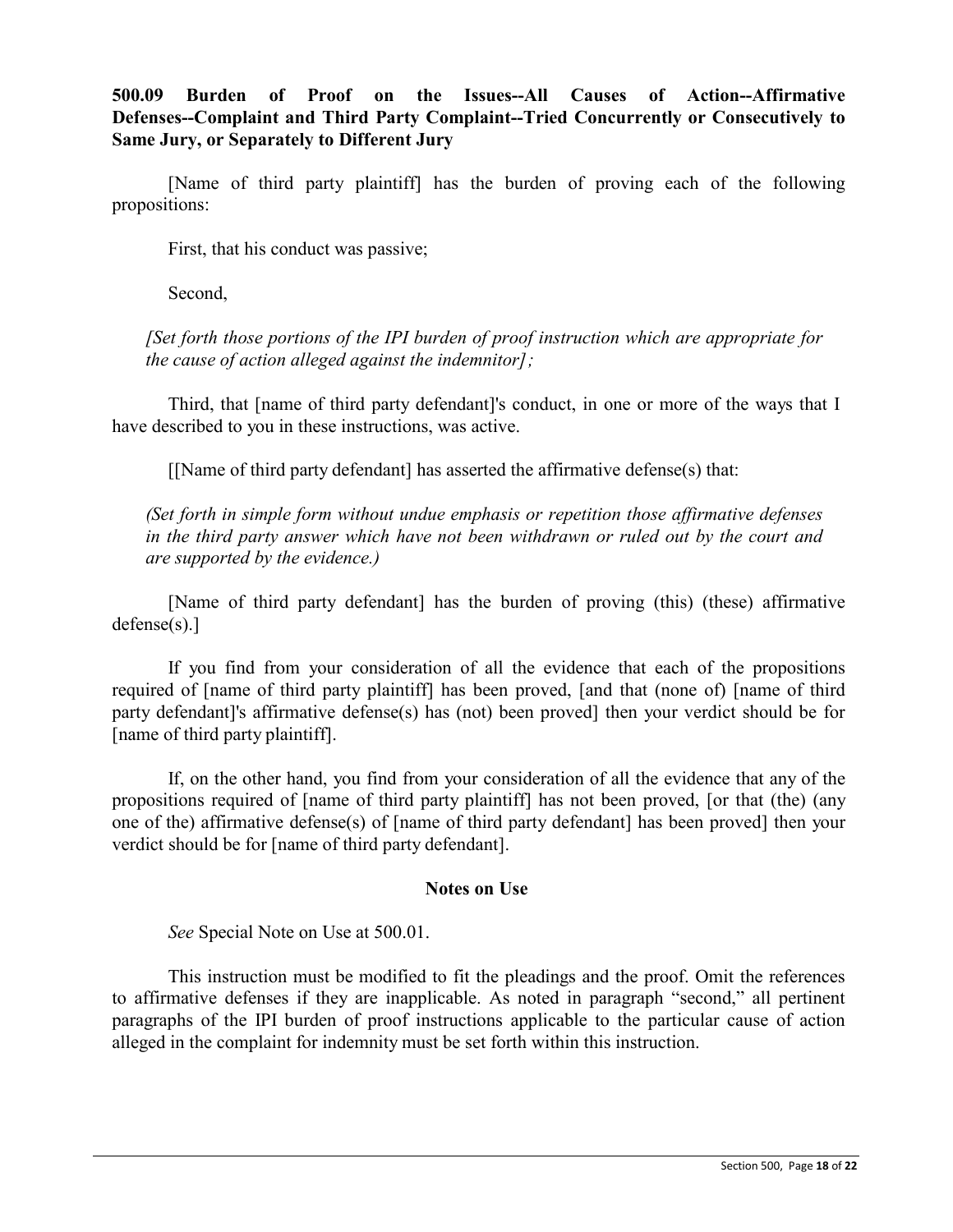# **500.10 Indemnity--Prime Complaint and Complaint for Indemnity Tried Concurrently--Absence of Liability to Original Plaintiff--No Occasion to Consider Indemnity**

If you decide [name of third party or counterplaintiff] is not liable to [name of plaintiff], you will have no occasion to consider the question of indemnity.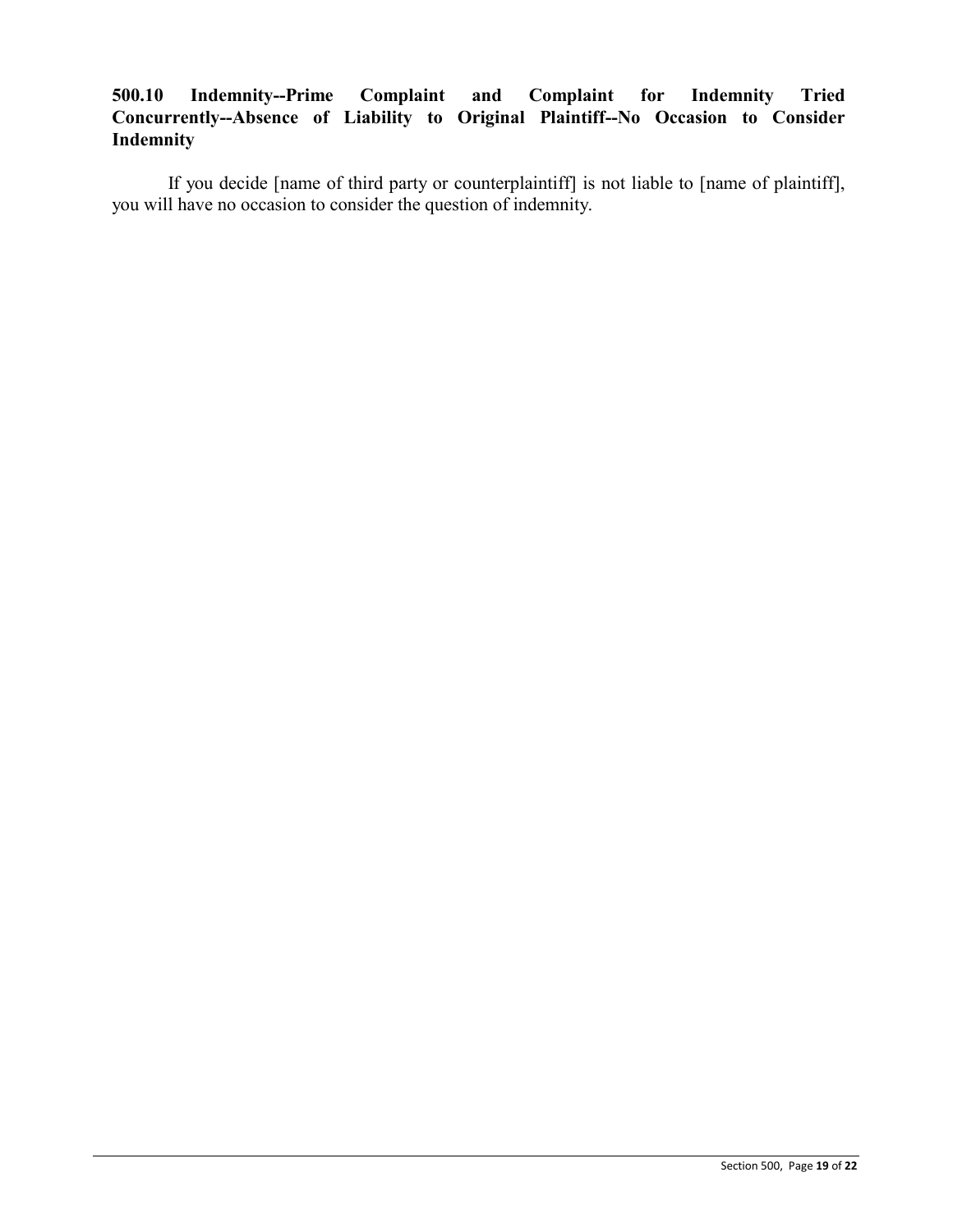### **500.11 Indemnity--Instruction on Use of Verdict Forms--One Third Party Plaintiff and One Third Party Defendant**

[If you find for [name of plaintiff], also complete the appropriate verdict form relating to indemnity which is supplied with these instructions.] [Forms of verdict are supplied with these instructions.]

After you have reached your verdict, fill in and sign the appropriate form of verdict and return it to the court. The verdict should be signed by each of you. You should not write or mark upon this or any of the other instructions given you by the court.

If you find that [name of third party plaintiff] is entitled to indemnity from [name of third party defendant] then you should use the form of verdict which says:

"We, the Jury, find that [name of third party plaintiff] is entitled to indemnity from [name of third party defendant]."

If you find that [name of third party plaintiff] is not entitled to indemnity from [name of third party defendant] then you should use the form of verdict which says:

"We, the Jury, find that [name of third party plaintiff] is not entitled to indemnity from [name of third party defendant]."

#### **Notes on Use**

The first two sentences of this instruction are alternatives. The first bracketed sentence should be used when the action for indemnity and the original action are tried concurrently. When the original action was tried separately or was settled, use the second bracketed sentence.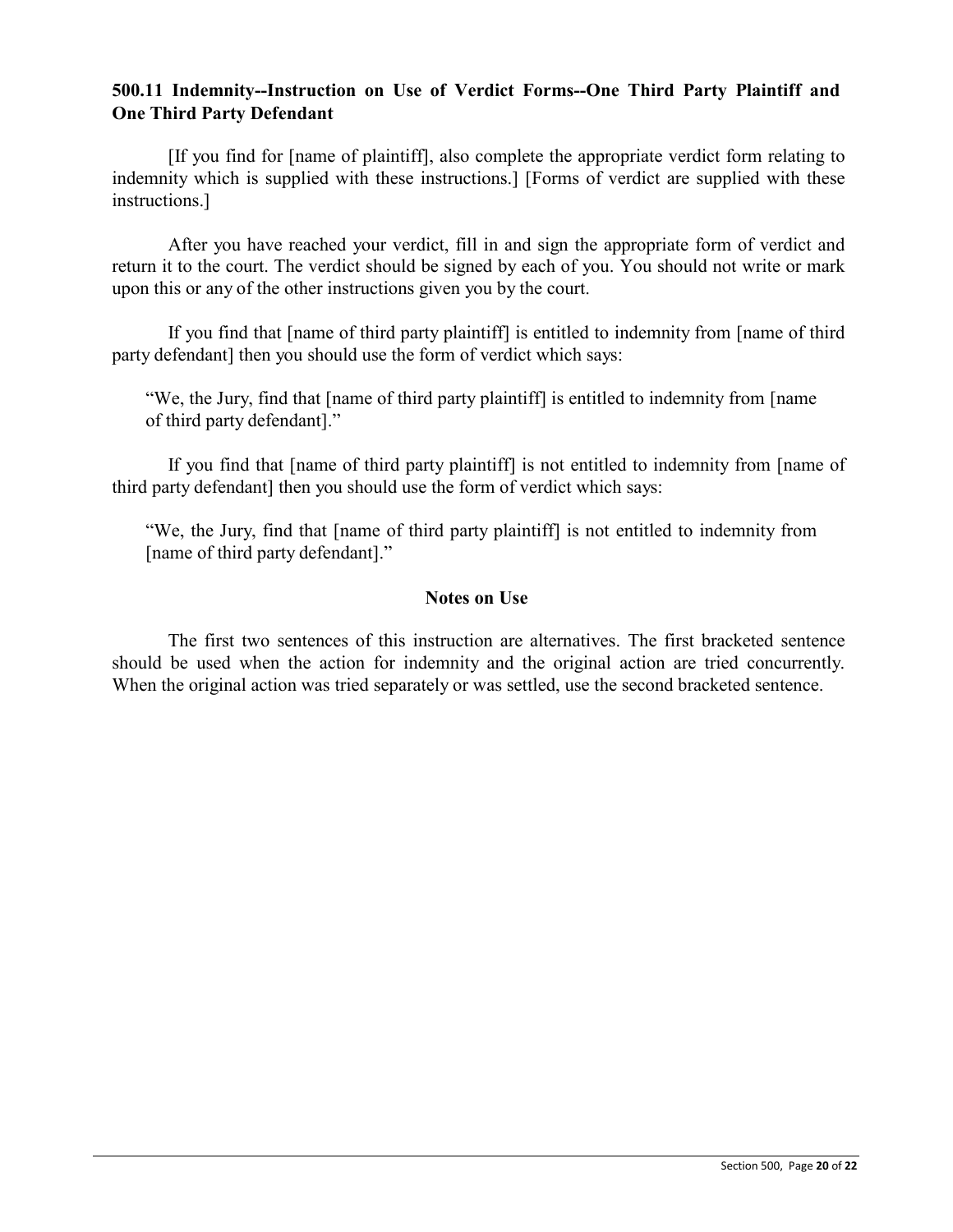# **500.12 Form of Verdict**

We, the jury, find that [name of third party or counterplaintiff] is entitled to indemnity from [name of third party or counterdefendant].

*[Signature Lines]*